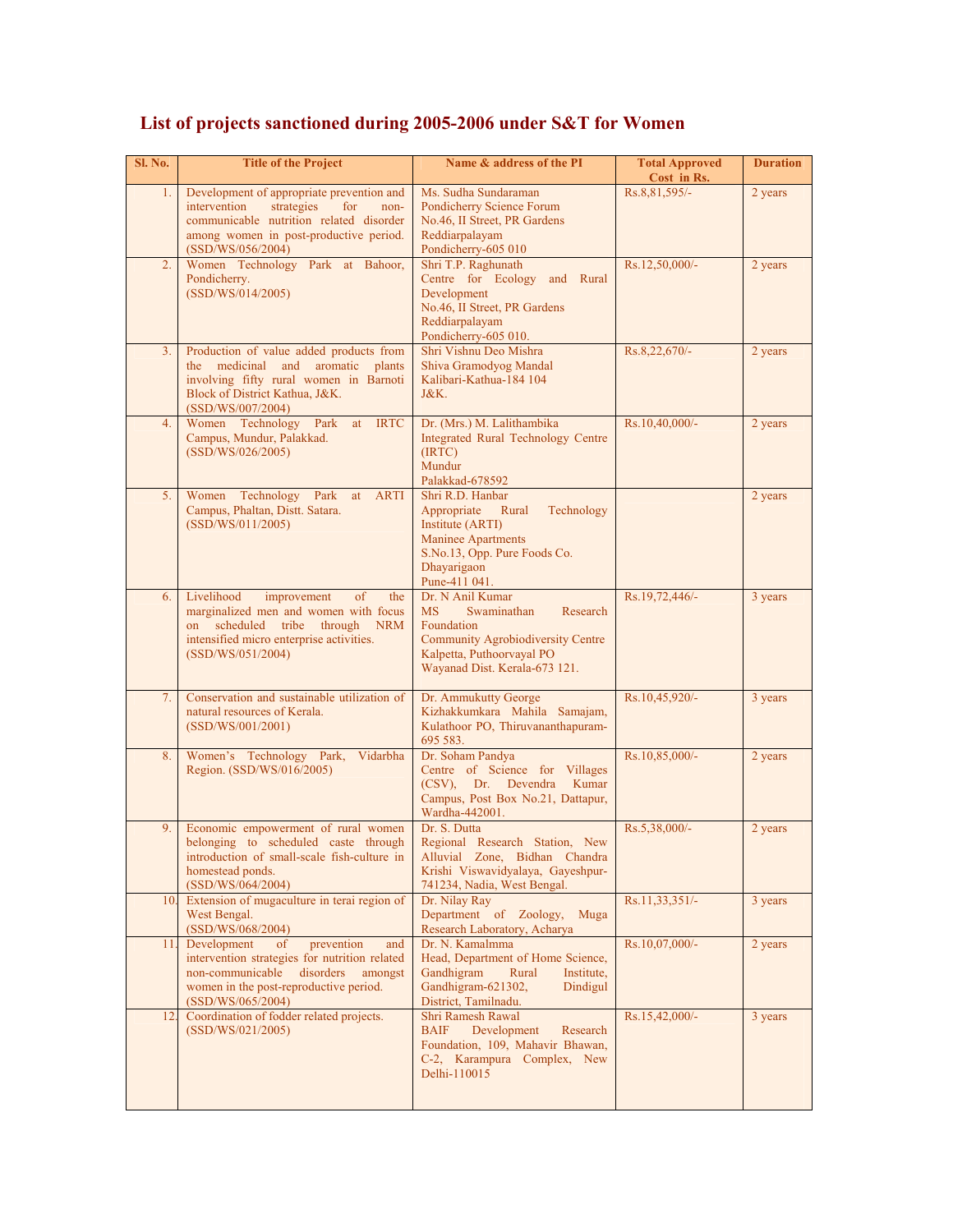| 13. | Introduction of appropriate techniques for<br>waste land development by women<br>initiatives.<br>(SSD/WS/093/2003)                                                                                                                          | Shri Manoj Kumar Mohapatra<br>Mother Teresa Seva Pratisthan,<br>At/PO Banpur, Distt. Khurda-752<br>031, Orissa.                                                         | Rs.6,17,000/-    | 30<br>months |
|-----|---------------------------------------------------------------------------------------------------------------------------------------------------------------------------------------------------------------------------------------------|-------------------------------------------------------------------------------------------------------------------------------------------------------------------------|------------------|--------------|
| 14. | Women Technology Park at Arunachal<br>University.<br>(SSD/WS/028/2005)                                                                                                                                                                      | Dr. Tai Nyori<br>Registrar, Arunachal University,<br>Rono Hills, Itanagar-791112.                                                                                       | Rs.27,15,043/-   | 3 years      |
| 15. | Introduction of scientific fodder production<br>for enhancement of dairying among<br>marginal women farmers of Idukki District<br>of Kerala.<br>(SSD/WS/086/2003)                                                                           | Dr. Sharad Jose K.<br>Peermade Development Society, PB<br>No.11, Peermade-685 531, Idukki<br>district, Kerala                                                           | Rs.10,91,300/-   | 3 years      |
|     | 16. To develop plant based attractants for<br>honey bees.<br>(SSD/WS/013/2003)                                                                                                                                                              | Ms. Padmini Banhatti<br>Agharkar Research Institute, GG<br>Agharkar Road, Pune-411 004.                                                                                 | Rs.9,21,000/-    | 3 years      |
| 17  | Fodder seed production through farmers<br>participation.<br>(SSD/WS/037/2004)                                                                                                                                                               | Dr. H.S. Tiwari<br><b>Bundelkhand Vikas Sansthan</b><br>Bhatt House, Sidheshwar Nagar<br><b>Behind ITI</b><br>Jhansi-284 003.                                           | Rs.9,82,000/-    | 3 years      |
| 18. | Development of simple value added<br>products (recipes) of rockbee, honey and<br>wax to provide a sustainable source of<br>household income to some women<br>entrepreneurs.<br>(SSD/WS/073/2004)                                            | Ms. Sunita G. Paliwal<br>Centre for Bee Development,<br>Deshpande Layout<br>Behind Charmalaya, Nalawadi<br>Wardha-442001.                                               | Rs. 4,77,665/-   | 2 years      |
| 19. | Gender empowerment and farming system<br>development : an action research project.<br>(SSD/WS/067/2004)                                                                                                                                     | Dr. Baldeo Singh<br>Division of Agricultural Extension<br>Indian<br>Agricultural<br>Research<br>Institute (IARI)<br>Pusa Campus<br>New Delhi-110 012.                   | $Rs.20,02,161/-$ | 3 years      |
| 20. | Fodder and feed management involving<br>rural women.<br>(SSD/WS/082/2003)                                                                                                                                                                   | Dr. Satyawati Sharma<br>Centre for Rural Development &<br>Technology<br>Indian Institute of Technology<br><b>Hauz Khas</b><br>New Delhi-110 016                         | Rs.12,42,000/-   | 3 years      |
| 21. | Technology<br>application and<br>capacity<br>building for natural resources based<br>income generation.<br>(SSD/WS/050/2004)                                                                                                                | Ms. Anupama Pai<br>Foundation for Ecological Research<br>Advocacy and Learning (FERAL)<br>Shefali, No.27,11th Cross<br>Appvounagar, Vazhakulam<br>Pondicherry- 605 012. | Rs.8,09,050/-    | 3 years      |
| 22. | Popularization of medicinal plants and<br>revitalization of indigenous system of<br>medicine and household remedies among<br>villages of Lucknow District through<br>pamphlets, posters, charts and small<br>booklets.<br>(SSD/WS/006/2005) | Dr. Shanta Mehrotra<br><b>National Botanical Research Institute</b><br>Rana Pratap Marg<br>Lucknow-226 001.                                                             | Rs.10,04,300/-   | 3 years      |
| 23. | Setting up a central unit and training centre<br>of ornamental fish farming, breeding and<br>management for the development of local<br>entrepreneurship<br>(SSD/WS/063/2003)                                                               | Dr. N.K. Sasidharan Pillai<br>Integrated Rural Technology Centre<br>(IRTC), Mundur<br>Palakkad-678592                                                                   | Rs.5,97,870/-    | 3 years      |
| 24. | Introduction of Diazotrophs in the form of<br>Bio manures in Tripura.in the form of Bio-<br>manure in Tripura.<br>(SSD/WS/014/2003)                                                                                                         | Ms. Mausumi Debnath<br>Deptt. of Life Sciences<br><b>Tripura University</b><br>Surjyamani Nagar<br>Tripura (West)-799130.                                               | Rs.5,27,656/-    | 2 years      |
| 25. | Empowering rural women through natural<br>and social resource management.<br>(SSD/WS/052/2004)                                                                                                                                              | Dr. (Mrs.) Bhagwati Uniyal<br><b>NAVDANYA</b><br>105, Rajpur Road<br>Dehradun-248001.                                                                                   | Rs.6,92,000/-    | 3 years      |